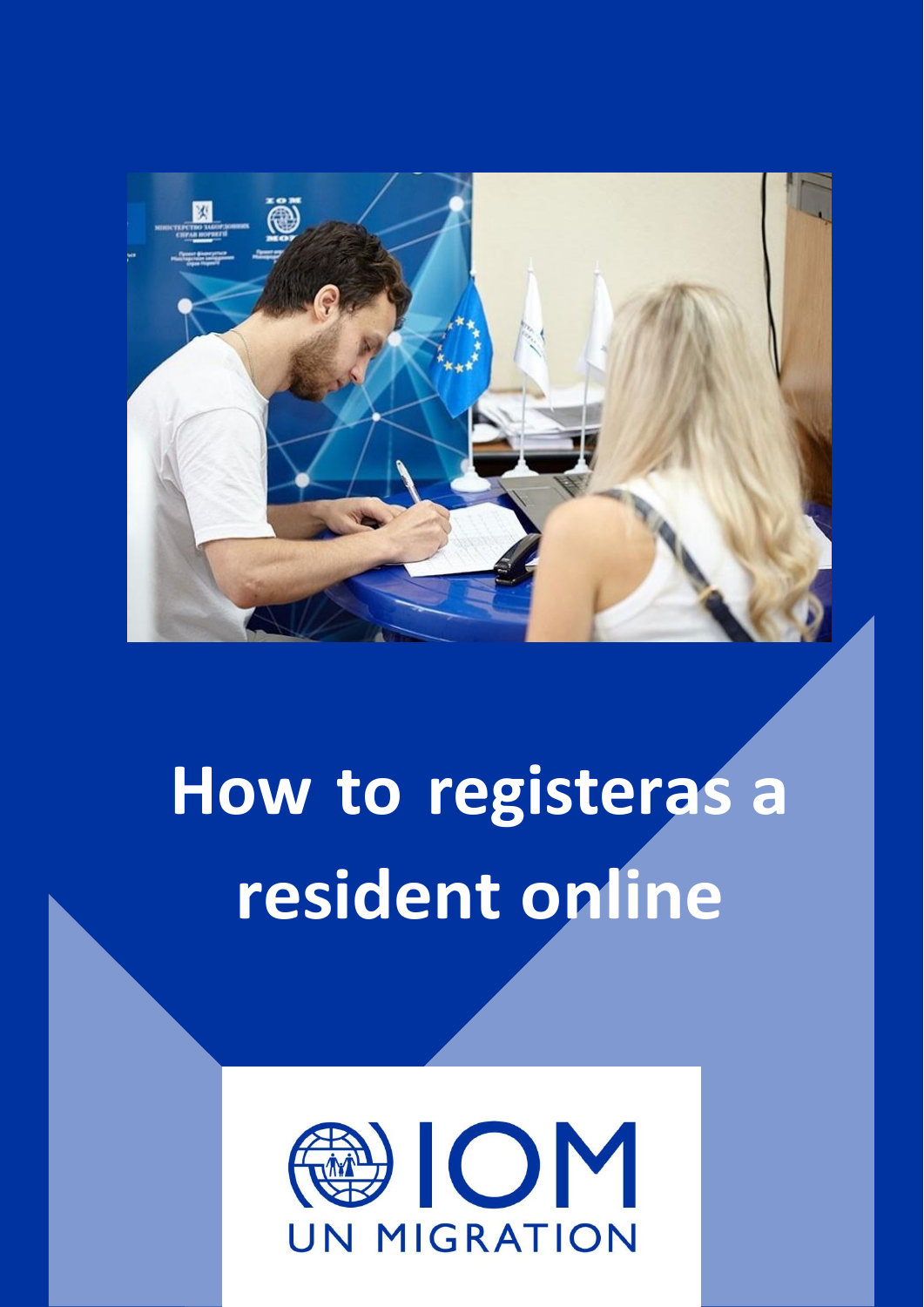**You can apply online for your residency instead of obtaining a personal appointment at your Immigration Office. To submit your application electronically, you will need a digitalcertificate. Please see our DIGITAL CERTIFICATE about how to obtain your digital certificate.**

**We strongly recommend you read our regional guides to know the two steps procedure involved to obtain residencyunder the Withdrawal Agreement. Please make sure you read on our guides which documents you are going to need depending on your particular case. Once you have your digital certificate and you have scannedall the relevant documents and have saved them as a PDF document, please follow these stepsto apply online: First, you need to visit the online application website called "Mercurio" https://sede.administracionespublicas.gob.es/mercurio/inici oMercurio.html And click "Continuar"**

**Then, look at the area called "Presentación con certificadodigital" and click "continuar individual"**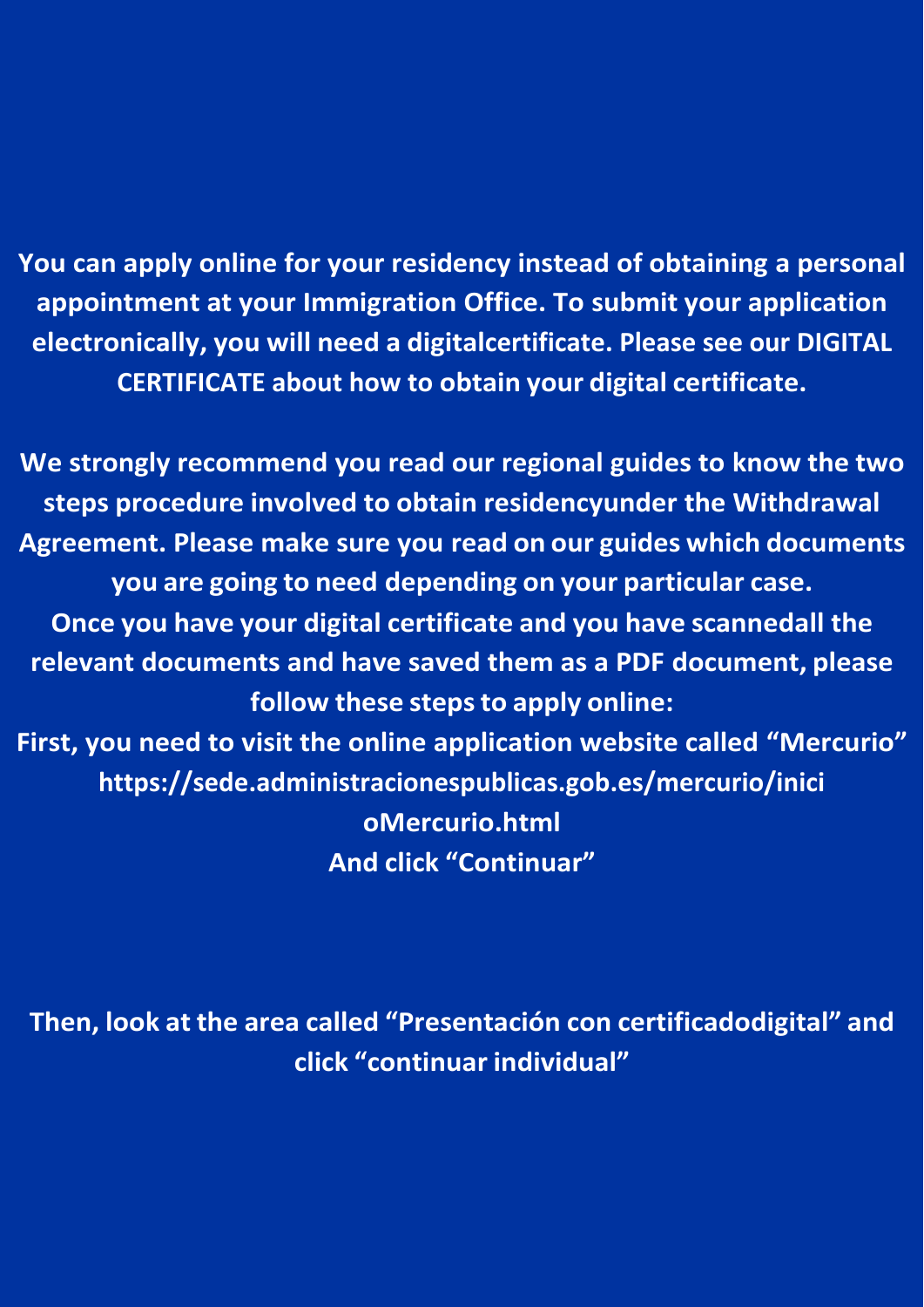**On the right-hand side, you willsee "Presentarsolicitud o aportardocumentos a expedientes". Click "Continuar presentacion".**

**Click "Presentar nueva solicitud". Choose your province ofresidenceand click "Continuar"**

**The site will check that you have the software Autofirma installed onthe computer. Once the browser has accepted it, you need to choose the option "EX20 - Documento**

**de residencia Artículo 50 TUE para nacionales del Reino Unido (emitidode conformidad con el artículo 18.4 del Acuerdo de retirada)". Then, click "Continuar".**

**In "Datos de solicitante" you need to complete your personal details:Name, surname, passport number, NIE number, choose your "Estado Civil" which means marital status (Married, single, divorced…). Note that all fields with (\*) are compulsory.**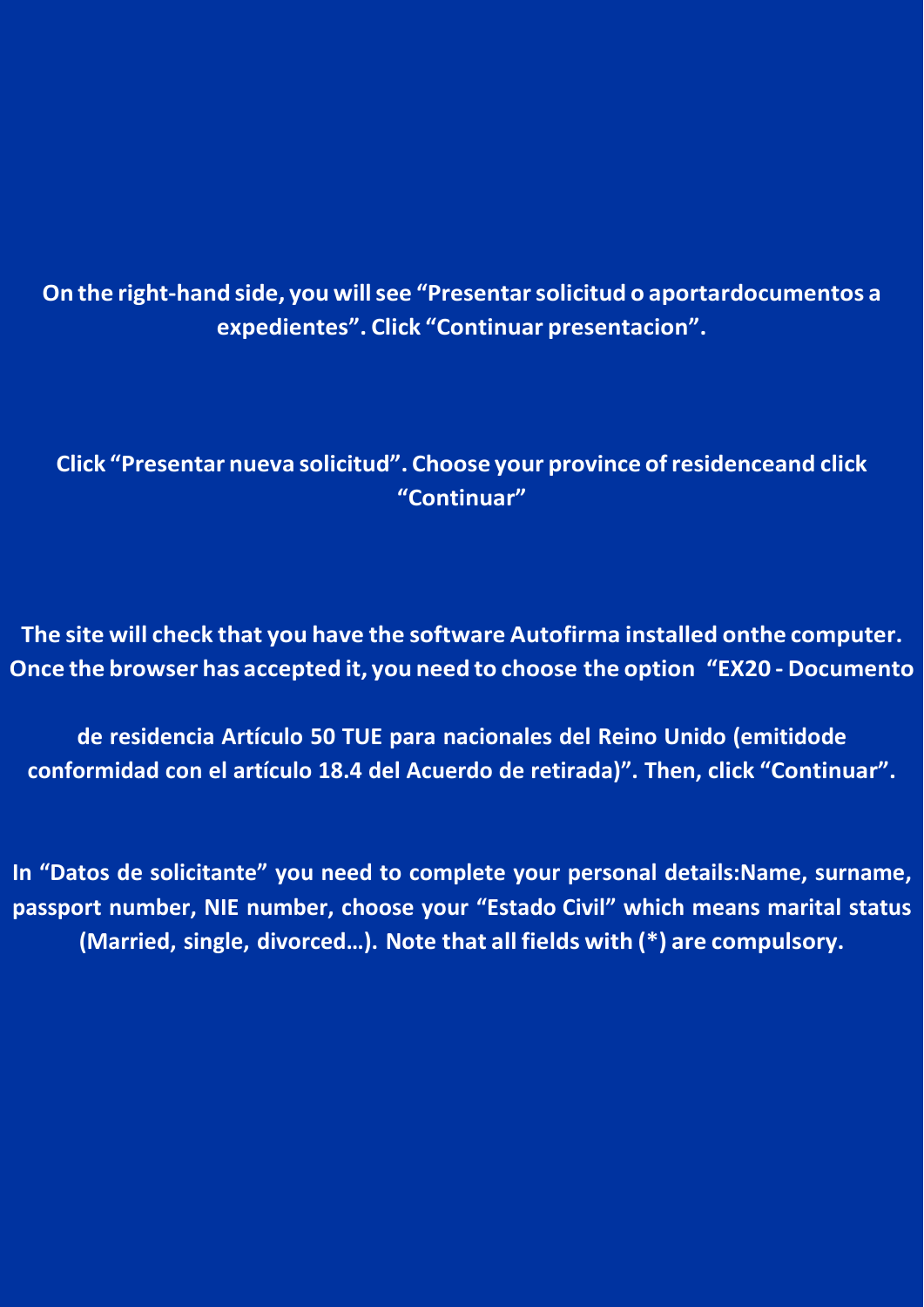**This is an example :**

**At "Domicilio en España" you need to indicate your home address in Spain.**

**On the next step, in "Datos del presentador" you need to introduce the home address of the person who is submitting online the application. If youare applying for yourself,then put your home address details again. Pleasebear in mind that if you are applying on behalf of someone else, you will need to fill out and upload this authorisation form signed by the applicantallowing the Digital Certificate holder to submit the application on his/herbehalf.**

**You need to click the "Consiento" field before continuing,to acceptthattheImmigration Office will notify you electronically through the electronic platform.**

**Now, you need to choose what your personalsituation is and on which grounds you are applying. Please check our regional guides for more information to know whatsituations are covered underthe WithdrawalAgreement and which documents you will need to submit accordingly.**

**Once you have chosen the correct option, we recommend you provide consentso the administration can check whetherthey have informationabout you if they need it. Then, you click" Concluir".**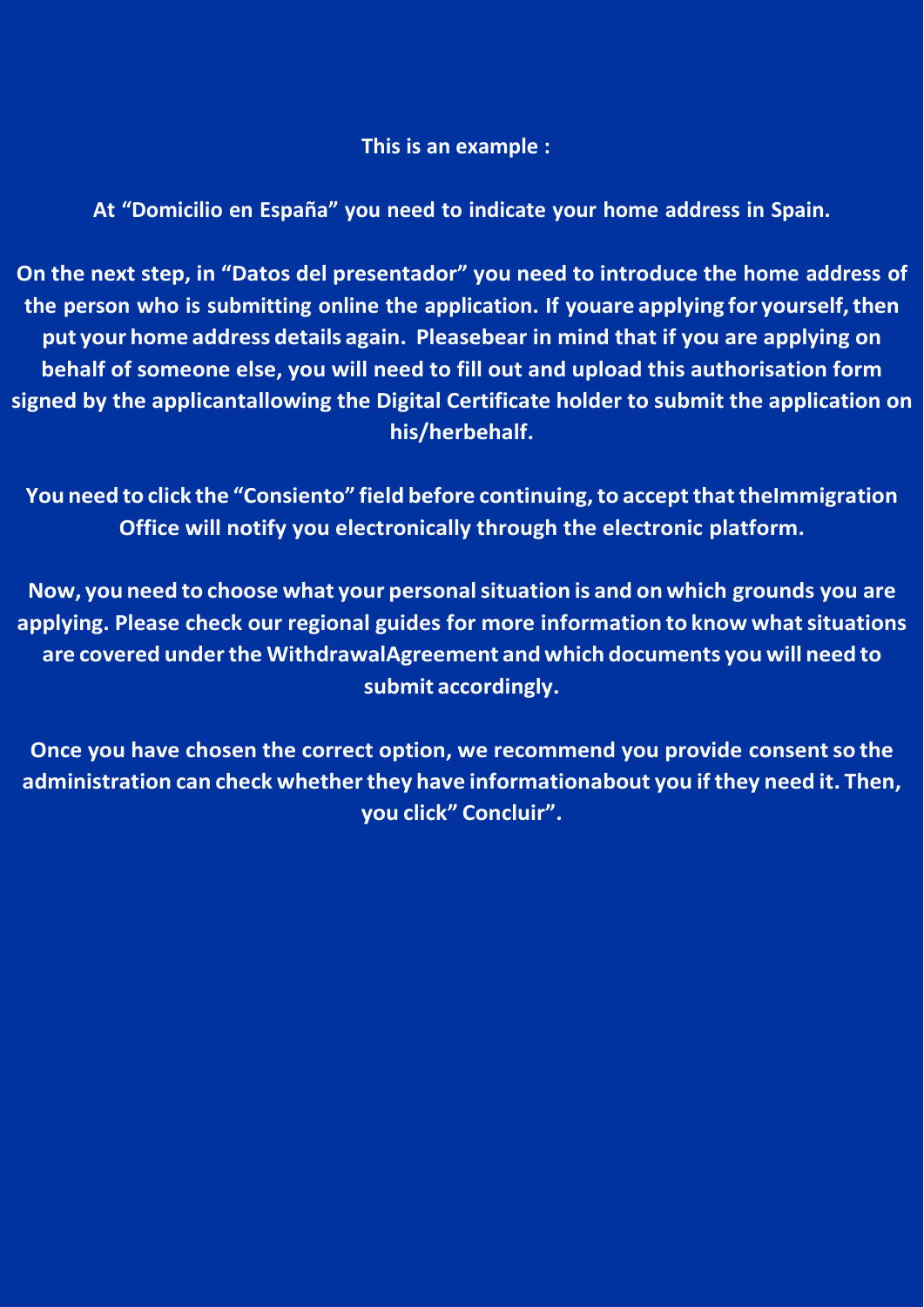## **Once you click on "Concluir" you should see this :**

**Click "Presentacion Electronica". Then you need to confirm that theapplicant is present in Spain. Click "Aceptar".**

**Now, you need to upload allthe required documents. Please seeour guidesto know which documentsshould be attached.**

**Select the file and add in the indicated field a brief description, preferably relative to the requirement orrequested document. Thefile types allowed are: pdf, doc, jpg, tif, gif. The maximum size per file is 6 Mb. The characters allowed for the name of the attached document are: a-z, A-Z, á-ú, Á-Ú, ñ, Ñ, 0-9, the underscore, the middle hyphen, a period, the white space and the parentheses Once a document is chosen and its category selected, click "ADJUNTAR DOCUMENTO". You need to repeat this action as many times as needed to upload all the relevant documents.**

**Once you have upload allthe documents, you need to click"Continuar".Then, click "firmar y registrar".**